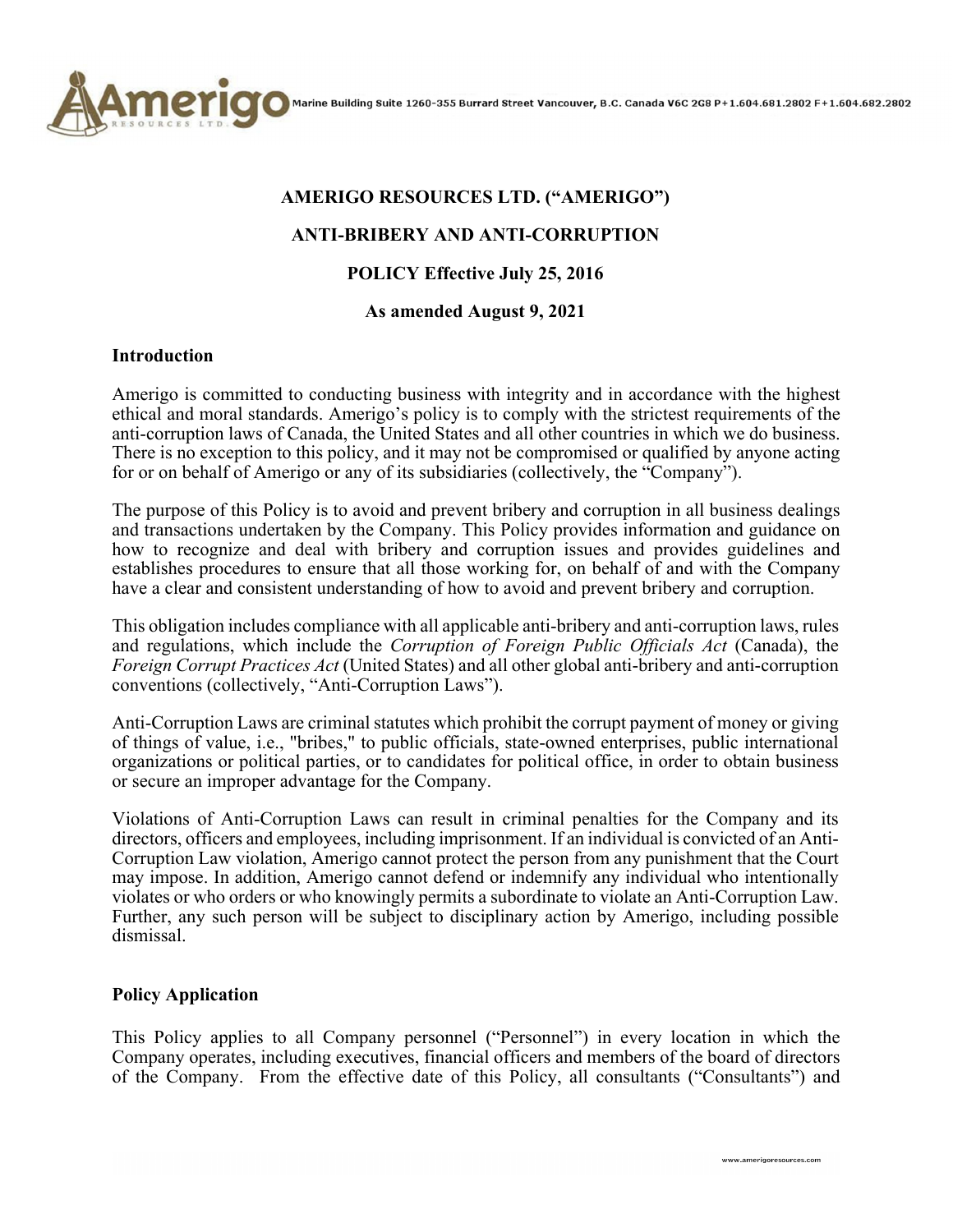business partners of the Company must be informed of the requirements of this Policy and must agree in writing to comply with this Policy and all applicable anti-bribery and anti-corruption laws.

# **Policy**

This Policy prohibits authorizing, offering, promising, lending or giving any improper pecuniary or other advantage, either directly or indirectly, to a public official, or to any other person with the knowledge or intention that all or a portion of such advantage is for the direct or indirect benefit of a public official, as consideration for an act or omission by the public official in connection with the performance of his or her duties, to influence the public official in his or her duties, or to otherwise secure an in appropriate advantage.

An improper economic or other advantage may take many forms including, but not limited to, funds, assets, gifts, entertainment, reimbursement of expenses, political or charitable donations, in-kind contributions, loans, rewards, investment opportunities, subcontracts, business commissions or business incentives and does not depend on:

- the value:
- the results;
- local customs (or the perception of local customs);
- the tolerance by authorities in the public official's jurisdiction; or
- the alleged necessity, unless the life, liberty or security of Personnel or a Consultant is at stake.

The above conduct is prohibited even if:

- the benefit is for someone other than the party providing it;
- the business being sought is not with the government;
- the payment or other advantage does not actually secure an advantage in business; or
- the payment or other advantage was initially suggested by a public official.

All Personnel and Consultants must ensure that the Company's relationships with countries, states, public agencies, public enterprises, public international organizations and public officials are carried out in an open, transparent and fair manner.

Accordingly, all Personnel and Consultants are prohibited from providing any economic or other advantage, regardless of the value, to any public official to obtain, maintain or direct Company business except in accordance with this Policy or related policies or procedures. This prohibition applies to the use of both Company and personal funds or assets.

All Personnel and Consultants are expected to be aware of all anti-bribery and anti-corruption laws applicable to their business operations and the potential impact of such laws on the Company's operations, and to conduct their business activities in compliance with such laws and this Policy.

All Personnel must take appropriate measures to ensure that Consultants with whom they work do not engage in any prohibited activity or conduct with all or part of any economic or other advantage provided to them.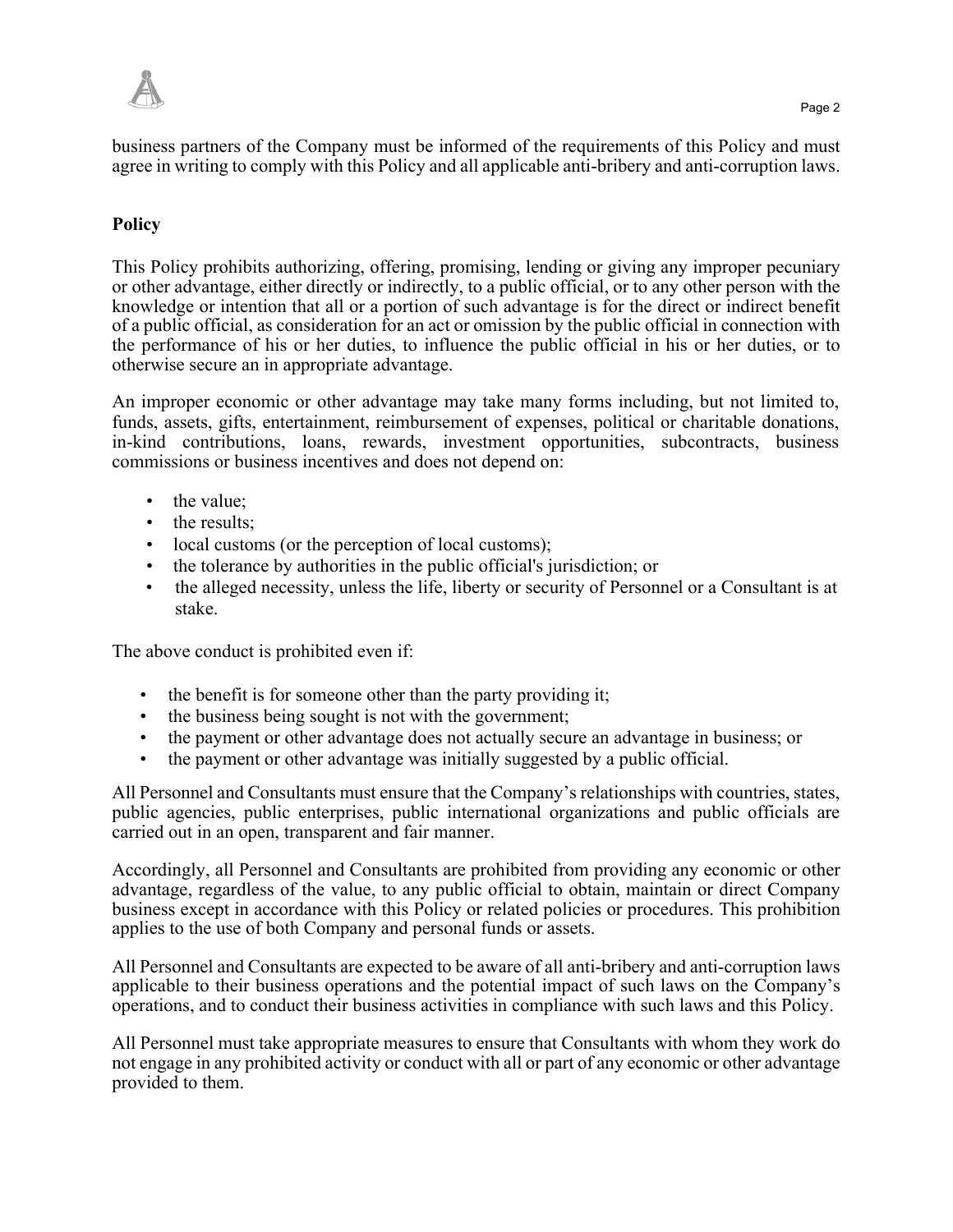

All Personnel must make accurate and complete entries in the Company's books and records and follow the Company's accounting procedures and internal controls.

# **Guidelines**

## *Gifts and Entertainment*

This Policy does not prohibit reasonable, proportionate and customary payments made in good faith for expenses incurred by or on behalf of the Company related to the promotion of the business or completion or execution of a contract with a public agency, public enterprise or public international organization. However, Personnel must be explicitly authorized, in advance, to make, arrange for, or agree any such payments. In deciding whether to authorize such payments, management of the Company will follow these important guidelines:

- **Legality.** The expense must be permissible or required under the local laws and policies in the country or state in which the business activities occur.
- **Purpose of the Expense.** The gift or receipt of anything of value is not permitted to obtain a business advantage, influence a decision, or in circumstances where it could be perceived to have been given for illegal purposes. All expenses must serve a legitimate business purpose.
- **Exchange of Cash.** The gift or receipt of cash or cash equivalents is prohibited.
- **Proportionality.** Every gift must be reasonable and customary, of nominal value and appropriate in the circumstances in value and nature. When assessing the reasonableness of a gift, the frequency with which it is provided to a particular individual must be taken into account. Even nominal gifts, when provided frequently, can amount to an improper expense.
- **Reputational Risk.** All benefits must be exchanged openly, without the use of a third party or intermediary. Benefits may not be made that, if made public, would reflect negatively on the Company.
- **Selection of recipient.** Whenever possible, the Company should seek to permit the government entity to preselect the recipient of the gift.
- **Documentation.** All Personnel are required to accurately record all expenses, with supporting documentation in the form of receipts. Further details are provided under the heading "Accounting Books and Records", below.

If in doubt as to whether a Gift or other expense to be given or incurred on behalf of Amerigo is appropriate, Personnel shall contact Amerigo's Chief Executive Officer and keep a written record of his or her inquiry and the response received.

## *Political and Charitable Donations*

Special attention must be given to political and charitable donations. The legality of a political or charitable donation may be questioned when:

- it appears to be closely connected to a particular business relationship;
- the amount suggests even an implicit understanding of an exchange to influence business for the Company;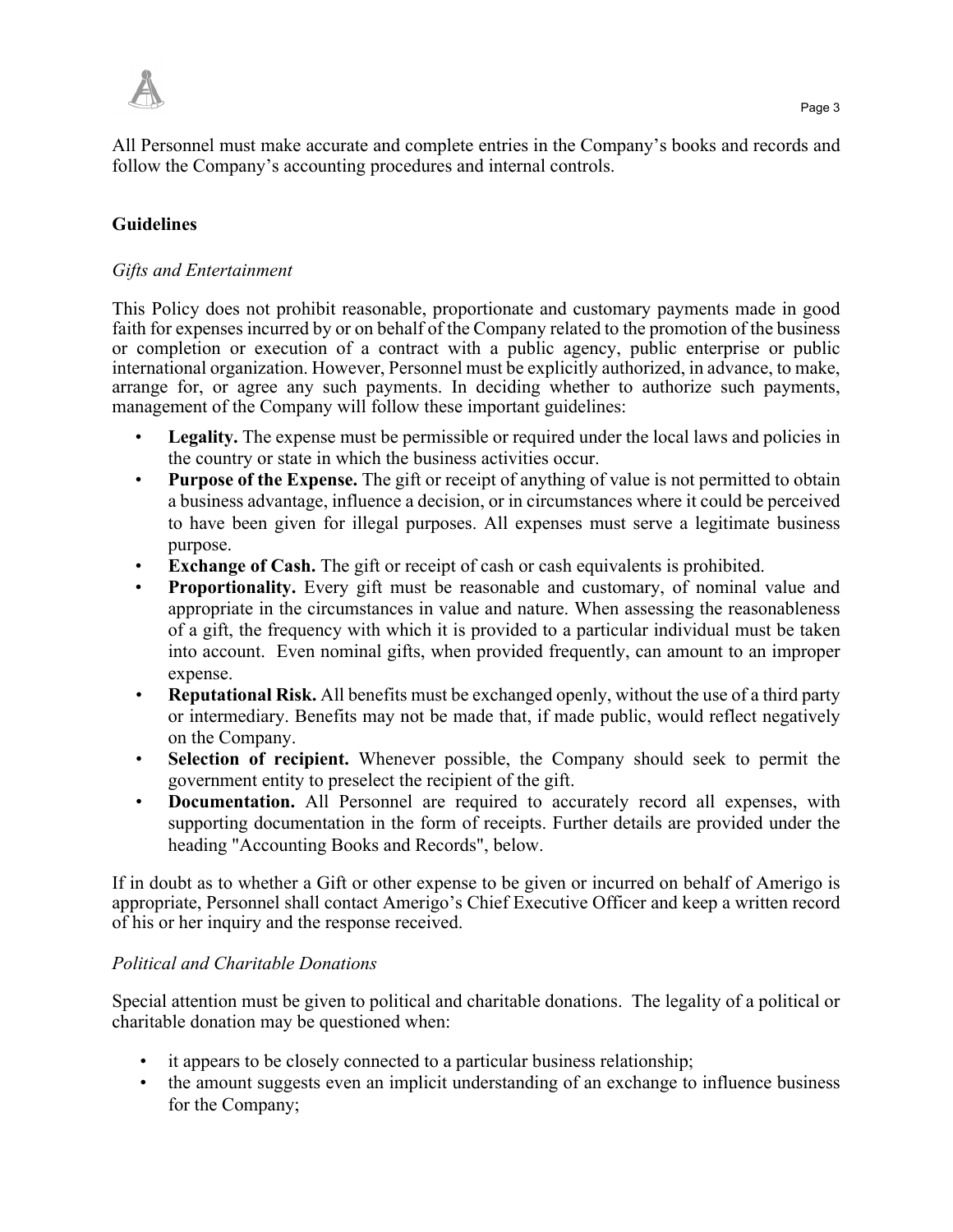

- it is made at the request of a Public Official;
- it is made on behalf of a Public Official; or
- it is made to an individual or entity with whom a Public Official is directly or indirectly associated.

All political donations are prohibited are prohibited unless pre-approved by Amerigo's Board of Directors.

## *Facilitation Payments*

Generally, Amerigo takes the position that officers, employees, and agents or intermediaries acting on Amerigo's behalf will not make Facilitation Payments.

In compelling and rare circumstances, exceptions to this Policy may be made with the prior written approval of the Amerigo Board of Directors. All such payments must be reported to Amerigo's Chief Executive Officer, who will record the amount, payee, circumstances of the payment, and identify the employees, officers, or agents of the Company involved in the payment.

## *Accounting Books and Records*

Amerigo is committed to developing, documenting, maintaining and continually enhancing its internal financial controls to assist in ensuring that all payments are accurately recorded in the Company's books and records. Special attention will be paid to those areas that may directly affect compliance with this Policy.

All payments made and expenses incurred on behalf of the Company must be properly recorded with a complete and accurate description of the character, nature and purpose of the payment or expense and must be properly documented with receipts or equivalent supporting documentation. No payment made or expense incurred on behalf of Amerigo will be approved without supporting documentation, and all Personnel and Consultants will not make any payment or incur any expense on behalf of the Company with the intention or understanding that any part of the payment or expense will be used for any purpose other than that described by the supporting documentation.

All Personnel and Consultants are prohibited from:

- keeping any accounts or transactions "off-book" to facilitate or conceal improper payments, or for any other reason;
- establishing, contributing to, or permitting the establishment of any undisclosed or unrecorded funds, accounts or assets or Amerigo or for the benefit of Amerigo;
- making inflated or artificial entries in Amerigo's books and records or engaging in any arrangement that results in such entries;
- making any entries in Amerigo's books and records using false documentation or that incorrectly identifies the object;
- falsifying any accounting record or document relating to a transaction, or using any record or document known or suspected to be false by the user, to obscure or disguise the true nature of the transaction, or for any reason;
- intentionally destroying bookkeeping documents earlier than permitted by the applicable law.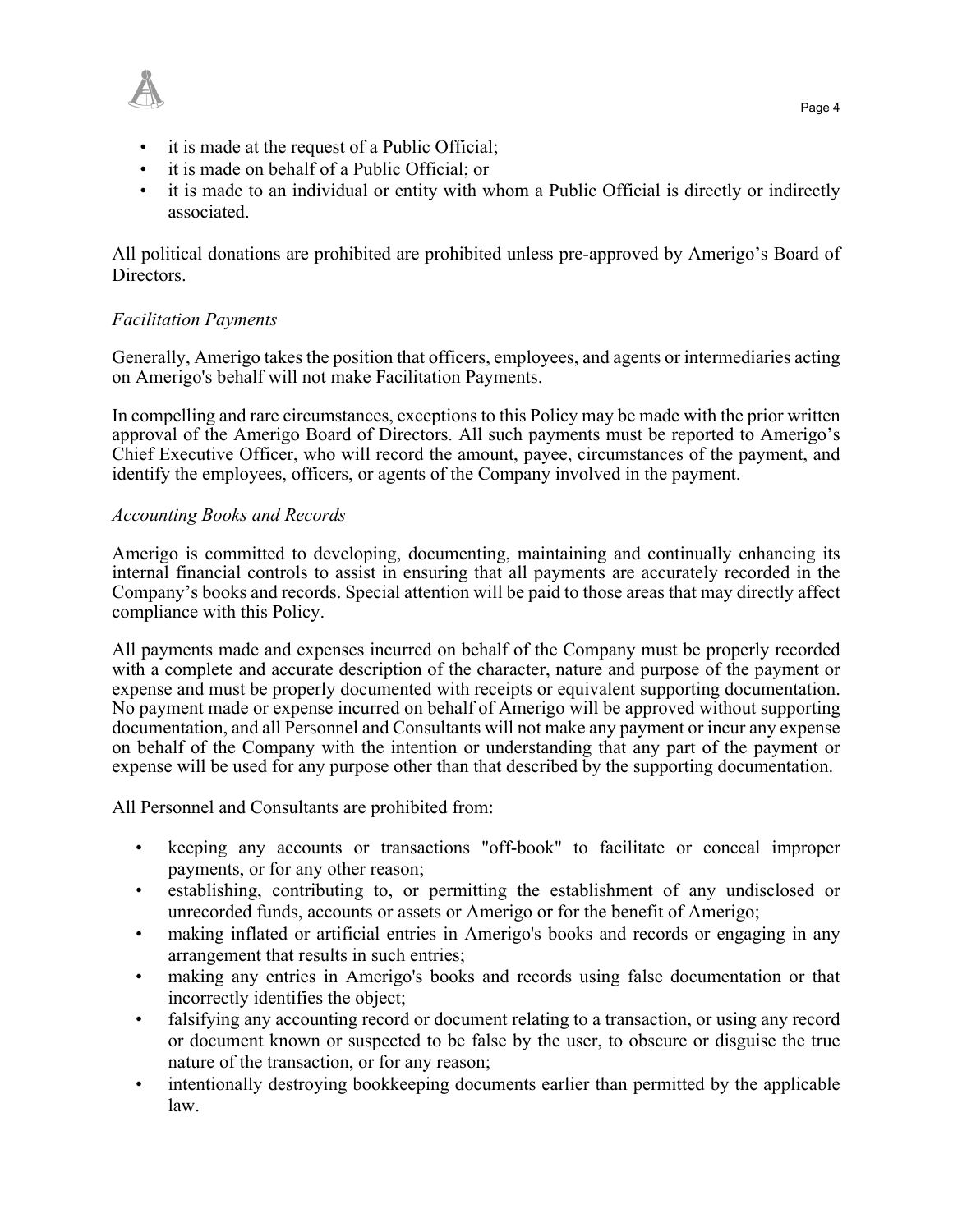All accounts, invoices, memoranda and other documents and records relating to dealings with any Consultant must be prepared and maintained with strict accuracy and completeness.

All invoices must describe and value each item and charge in sufficient detail to be easily understood by a third party, as well as describe the true nature of the transaction and be consistent with the information contained in all other documentation relating to the transaction. Invoices must never be for an amount that exceeds the contracted and reasonable charge for the products or services provided, and must never include any additional or unusual items.

Each member of accounting Personnel who assists in the preparation of quarterly financial statements must affirm, upon request from Amerigo's Board of Directors, that to the best of his or her knowledge no payments have been made during that period in violation of this Policy.

# **Sanctions**

Criminal sanctions under the *Corruption of Foreign Public Officials Act* (Canada) provides for prison terms of up to five years for individuals. The monetary sanctions under the *Corruption of Foreign Public Officials Act* (Canada) have no upper limits.

Criminal sanctions under the *Foreign Corrupt Practices Act* (United States) for individuals include fines of up to US\$250,000.00 per violation (which cannot be reimbursed by the employer/principal) and five years' imprisonment. Individuals subject to the *Foreign Corrupt Practices Act* (United States) and its penalties include:

- employees and agents of U.S. companies, regardless of nationality;
- employees and agents of non-U.S. companies whose stock is listed on a U.S. exchange;
- all U.S. nationals, even those who are employees or agents of foreign subsidiaries; and
- all other persons who, "while in the territory of the U.S.," make "use of the mails or any means or instrumentality of interstate commerce"(e.g., telephone, fax, e-mail, or bank transfer) or do "any other act" in furtherance of a bribe.

# **Adequate Records; Adequate Controls**

The *Corruption of Foreign Public Officials Act* (Canada) and *Foreign Corrupt Practices Act*  (United States) also impose a statutory duty on public reporting companies such as Amerigo to maintain accurate books and records, and require companies to maintain an adequate system of internal accounting controls. This duty extends to ensuring that the subsidiaries, domestic and foreign, of public companies such as Amerigo also comply with these records and control requirements.

Amerigo's general accounting policies and internal audit procedures will generally ensure compliance with these requirements. Nonetheless, all Personnel and Consultants should follow all applicable standards, principles, laws, and the Company's practices for accounting and financial reporting involving any domestic or international transaction. In particular, all Personnel and Consultants should be timely and thorough when preparing all reports and records required by management. Finally, all Personnel and Consultants should not prepare or accept false records or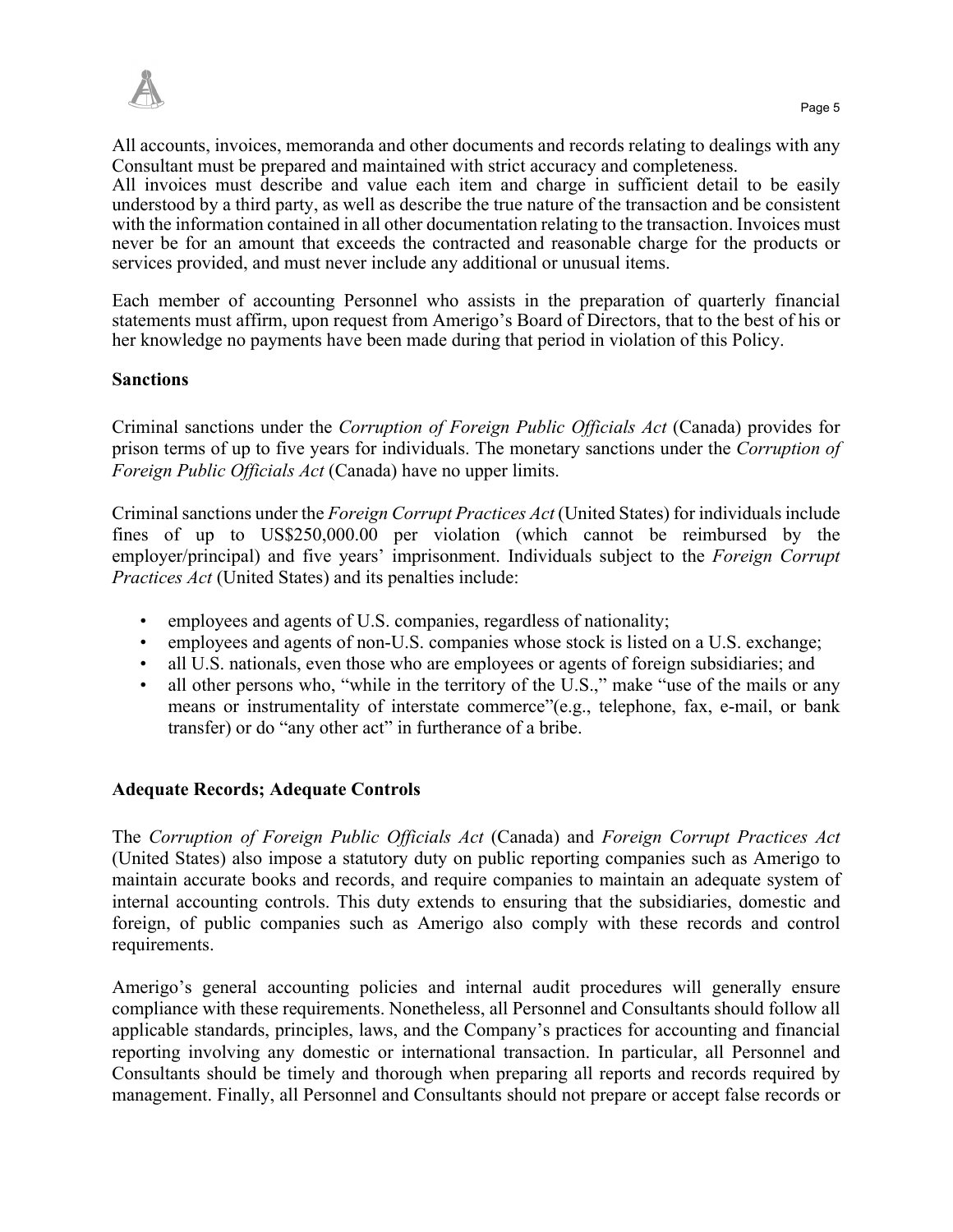

invoices from third-party suppliers of services.

Examples of improper record-keeping include: making records appear to show a payment to one person when, in fact, the payment was made to someone else; creating a "slush fund"; submitting false or inaccurate expense account reports; and creating records that inaccurately characterize the true nature of a transaction or payment

## **Due Diligence**

Amerigo is committed to conducting a thorough and well documented due diligence review before engaging any Consultant, entering into any joint venture relationship or participating in any merger or acquisition, as well as conducting periodic due diligence, as appropriate in the circumstances, throughout the period of any business relationship.

If any inconsistencies are uncovered or concerns arise during the course of any due diligence Personnel must consult with the Amerigo's Chief Executive Officer.

#### *Consultants*

Personnel considering engaging a Consultant must conduct due diligence to ensure that the Consultant has a good reputation and track record and the necessary expertise. Due diligence should include, but should not be limited to:

- verifying with its prior and current clients that the Consultant:
	- has the capacity to provide the required services;
	- delivered services as promised; and
	- charged reasonable amounts for the services delivered;
- identifying any relationship between the Consultant (and any Family Member) and Public Officials; and
- reviewing past experiences of the Consultant with Amerigo, if any.

The results of the initial due diligence must be accurately and thoroughly recorded in writing and placed in a file created for the Consultant.

Personnel in charge of engaging a Consultant must send prior written notice to Amerigo's General Counsel with the following:

- name of the Consultant;
- anticipated start date and term of the contract;
- principal purpose of the contract;
- estimated value of the contract, annually and during the whole term of the contract; and
- details of past contracts entered into between the Company and the Consultant.

The engagement should be formalized in writing using a suitable form of independent consultant agreement. Such agreement shall contain appropriate representations, warranties, covenants, events of default and indemnity provisions in relation to the activities of the Consultant being in compliance with this Policy and all applicable anti-bribery and anti-corruption laws. Before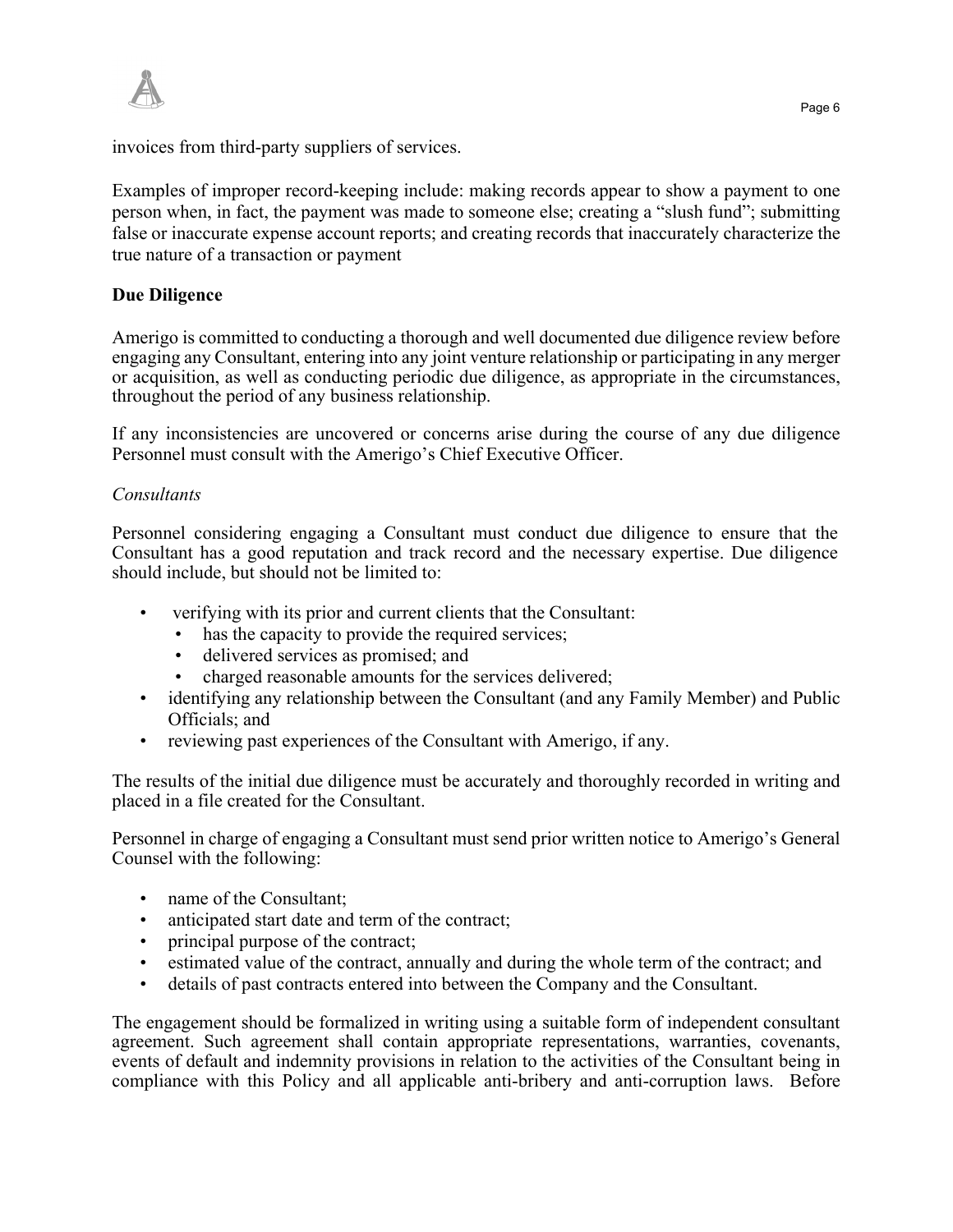

signing a contract with a Consultant, a draft of the contract must be sent to Amerigo's Chief Executive Officer.

Personnel who engage a Consultant must monitor the Consultant's activities and performance throughout the course of the engagement including, but not limited to:

- ensuring that the Consultant provides a detailed accounting of all services performed and payments made on behalf of the Company and all applicable supporting documentation;
- carefully examining each invoice and the supporting documentation submitted by the Consultant to ensure that all payments are made in conformity with the Consultant's agreement; and
- periodically conducting monitoring activities to ensure compliance with this Policy and all applicable anti-bribery and anti-corruption laws.

If any questions arise regarding compliance with anti-bribery or anti-corruption laws or if there is any doubt as to the propriety of a particular engagement, payment or transaction, consult with Amerigo's Chief Executive Officer.

# *Major Transactions*

The Company and its directors and officers may be liable for any corrupt activities that have taken place in the past by an entity ("Entity") that is being considered for a transaction with the Company.

Before the Company completes a transaction with an Entity, Amerigo's Chief Executive Officer will cause the appropriate person to conduct due diligence on the Entity and the proposed transaction to provide reasonable assurance that none of the Entity's past business activities were in violation of any anti-bribery or anti-corruption laws. Due diligence includes, but is not limited to:

- reviewing all significant interactions between the target and any Public Official, State, Public Agency, Public Enterprise and Public International Organization;
- investigate the history of corruption of the country or countries in which the target's business activities took place;
- forming a working partnership between the Company's negotiating team and the Entity's team of compliance risk experts;
- reviewing relevant records of the Entity, including but not limited to financial and accounting, employment and Consultant records;
- interviewing the Entity's management and compliance officer, if applicable; and
- interviewing key staff and, if appropriate, circulating a questionnaire focusing on particular areas of concern.

The due diligence results must be accurately and thoroughly recorded in writing and assessed by Amerigo's Chief Executive Officer and Chief Financial Officer to determine their impact on the value of the Entity and whether to recommend the transaction to Amerigo's Board of Directors.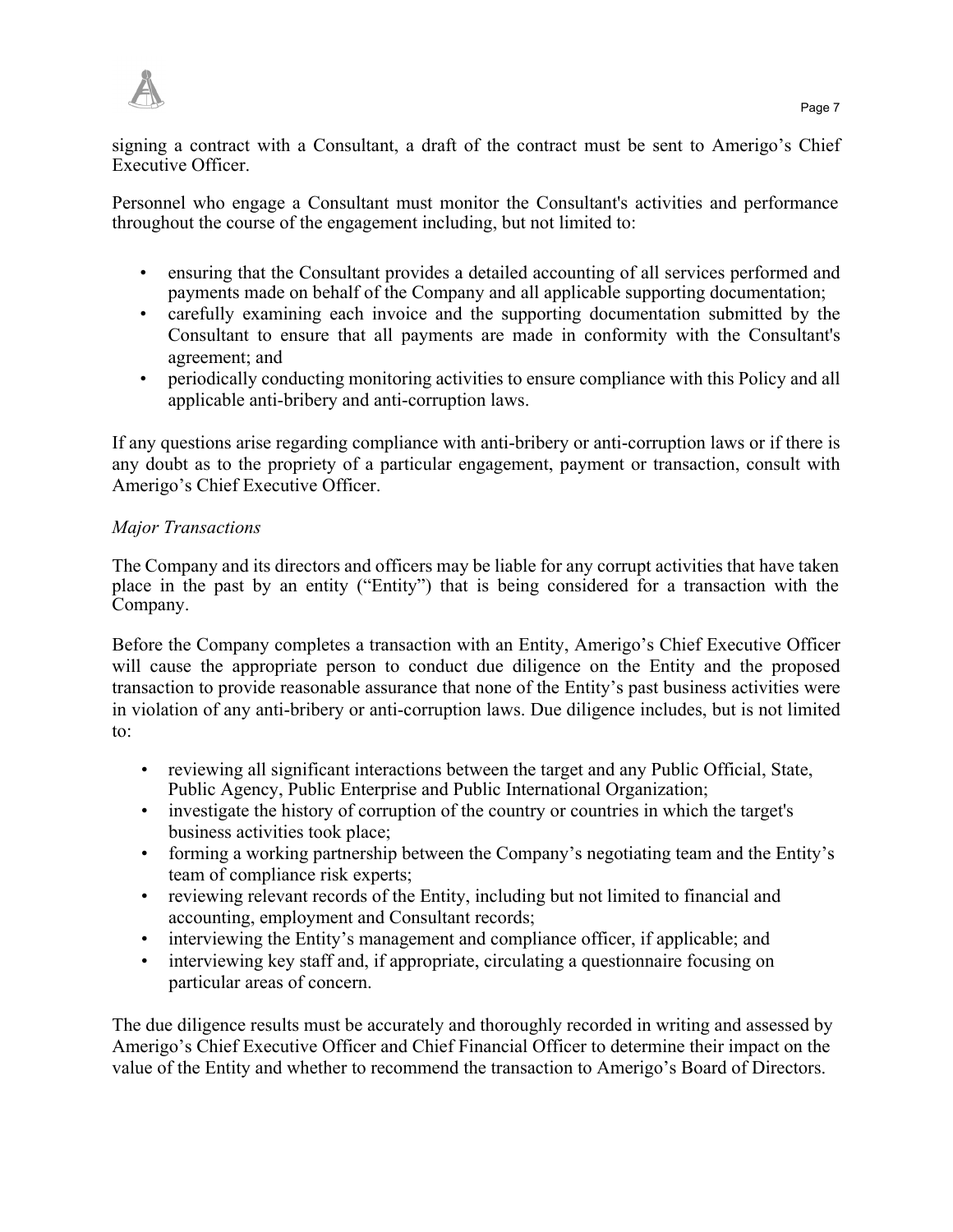

When a transaction is approved, Amerigo's Chief Executive Officer must ensure that each written agreement contains appropriate representations, warranties and indemnity provisions, and that the compliance policies of the target and Amerigo are harmonized after closing of the transaction.

# **Responsibilities**

Personnel and Consultants are responsible for preventing, detecting and avoiding any activity that may lead to a breach of this Policy, as well as reporting any violation or suspected violation of this Policy.

Managers/supervisors must ensure that all Personnel and Consultants for whom they are responsible are provided a copy of and receive proper training on this Policy, and complete, sign and return to the Company the Receipt and Acknowledgment in the form set out in Schedule "B". Managers/supervisors also have day-to-day responsibility for establishing and maintaining the practices, procedures and internal controls necessary to implement this Policy.

The Board of Directors is responsible for reviewing and approving the content of this Policy and any amendments. This Policy may be amended from time to time without notice.

## **Procedures**

#### *Reporting*

Any violation or suspected violation of this Policy must be reported to Amerigo's Chief Executive Officer or, in the alternative, in accordance with the reporting process set out in Amerigo's Whistleblower Policy. For additional information regarding the procedure for reporting violations or suspected violations of this Policy, please refer to Amerigo's Whistleblower Policy.

All Consultants and business partners of the Company should report any violation or suspected violation of this Policy in accordance with the terms of their agreement(s) with the Company.

No retaliatory action will be taken or permitted against any individual or entity making a good faith report under this Policy.

#### *Violations*

All Personnel and Consultants who violate this Policy will be subject to disciplinary action, in accordance with applicable local progressive discipline policies, up to and including termination of employment or of the contract, as applicable.

Violations of this Policy may also result in criminal and/or civil action. Violations of anti-bribery and anti-corruption laws subject the offending party to severe criminal penalties, including imprisonment, and both Amerigo and the offending party to severe civil penalties.

The Company reserves the right to terminate contractual relations with any Consultant and any business partner who has contractually agreed to comply with this Policy and has violated this Policy.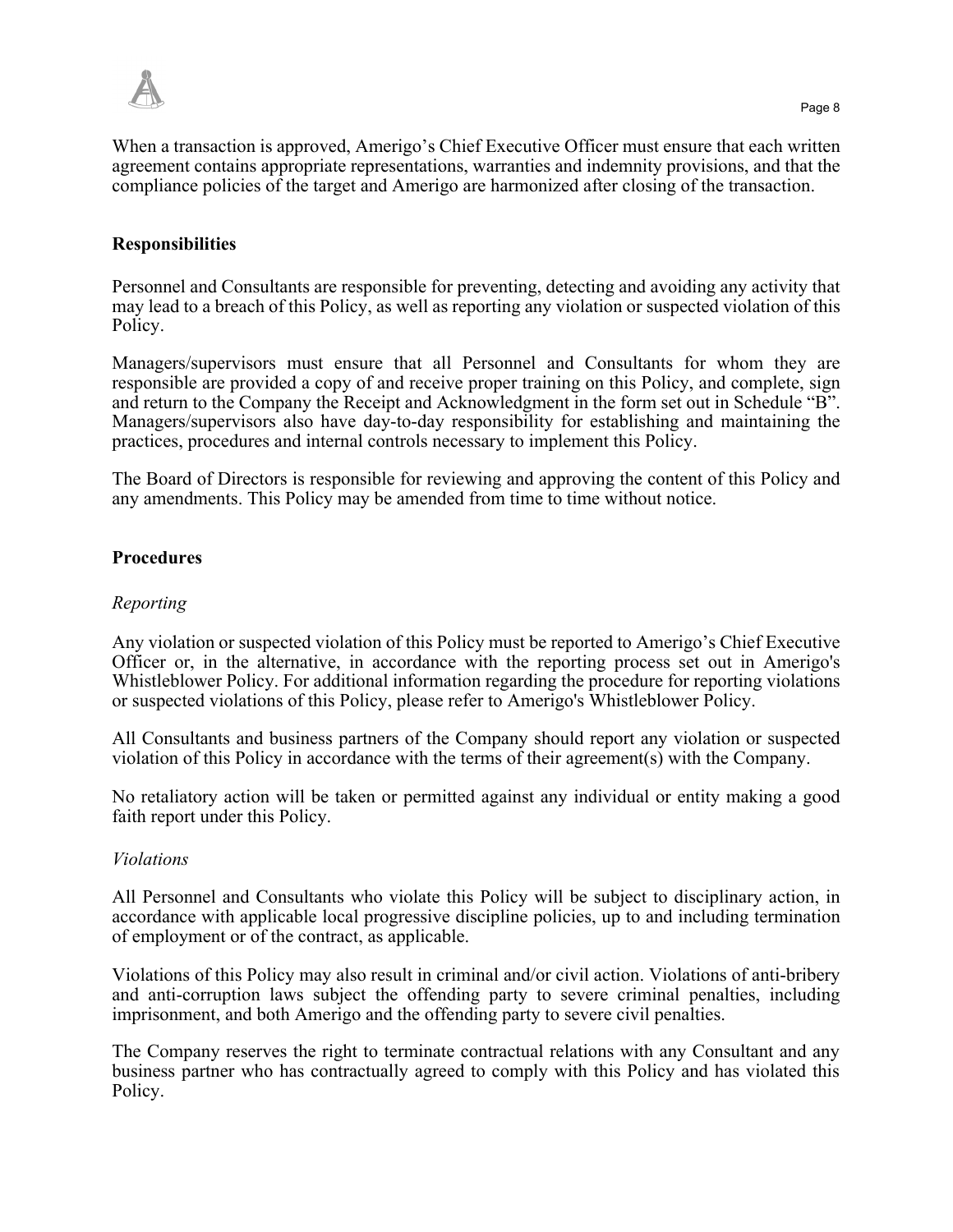

## *Monitoring*

The Company is committed to ensuring compliance with anti-bribery and anti-corruption laws and will monitor, reassess and, where necessary, adapt this Policy to ensure continued effectiveness.

# **Summary of Applicable Laws**

# *(1) The Corruption of Foreign Public Officials Act ("CFPOA") (Canada) (S.C. 1998, c. 34)*

The Corruption of Foreign Public Officials Act features three offences: bribing a foreign public official, laundering property and proceeds, and possession of property and proceeds. In addition, the Act makes it possible to prosecute, for example, a conspiracy or an attempt to commit the offences. It also covers aiding and abetting the commission of these offences, an intention in common to commit them, and counseling others to commit the offences. For purposes of this Policy, the Department of Justice Canada summary below concentrates solely on the bribing of foreign public officials.

# **Bribing a Foreign Public Official**

The offence of bribing a foreign public official is the centerpiece of the Act and represents Canada's legislative contribution to the international effort to criminalize this conduct. No particular mental element is expressly set out in the offence since it is intended that the offence will be interpreted in accordance with common law principles of criminal culpability. The courts will be expected to read in intention and knowledge.

The offence reads as follows:

Every person commits an offence who, in order to obtain or retain an advantage in the course of business, directly or indirectly gives, offers or agrees to give or offer a loan, reward, advantage or benefit of any kind to a foreign public official or to any person for the benefit of a foreign public official:

(a) as consideration for an act or omission by the official in connection with the performance of the official's duties or functions; or

(b) to induce the official to use his or her position to influence any acts or decisions of the foreign state or public international organization for which the official performs duties or functions.

Some of the specific wording used here deserves more detailed explanation.

## *"every person commits an offence who"*

This offence is intended to apply to every person, whether Canadian or not, and within the full meaning of "person" as defined in the Canadian Criminal Code. Therefore, for the purposes of the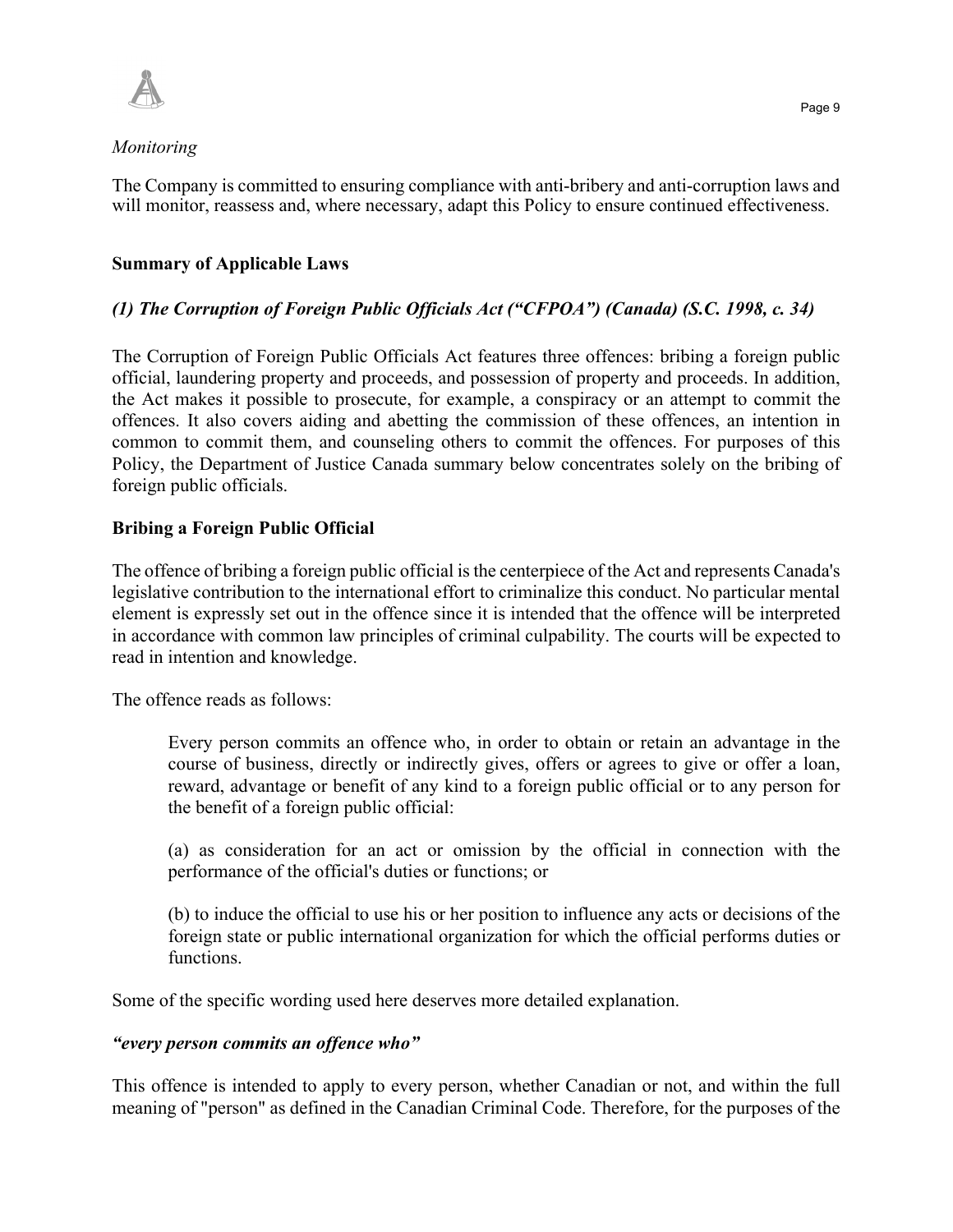

offences under this Act, the potential accused are not limited to individuals, but may also include corporations; and under common law, corporations can be prosecuted for offences. The use of the Canadian Criminal Code definition of "person" means that the same principles of corporate criminal liability will apply under the revised Act as apply to Criminal Code offences.

## *"in order to obtain or retain an advantage in the course of business"*

By using the broad words "in order to obtain or retain an advantage in the course of business," the Act seeks to prohibit payments made to obtain or retain business or other improper advantage. This wording is intended to cover bribes to secure business or improper advantages in the course of business.

The word "business" is defined as "any business, profession, trade, calling, manufacture or undertaking of any kind, whether for profit or not."

Although the offence of bribery of foreign public officials in the Organisation for Economic Cooperation and Development Convention on Combating Bribery of Foreign Public Officials ("OECD Convention") refers to the conduct of "international" business, Canada's Act speaks of bribing a foreign public official "in the course of business." The offence therefore need not in every instance involve crossing actual borders. For example, it would be illegal to bribe a foreign public official in Canada to obtain a business contract to build a new wing on an embassy in Canada.

# *"directly or indirectly gives, offers, or agrees to give or offer a loan, reward, advantage or benefit of any kind"*

This offence would cover bribes given directly or indirectly, including bribes that were given through a third party (e.g. agents).

## *"to a foreign public official"*

The term "foreign public official," would include, for example, an elected representative or a government official of a foreign state, as well as an official or agent of a public international organization, such as the United Nations. The definition of "foreign state" makes it clear that the official may work for all levels and subdivisions of government, from national to local.

## *"or to any person for the benefit of a foreign public official"*

This wording is intended to cover the situation where a foreign public official might not receive the benefit himself or herself, but instead direct that the benefit be given to a family member, to a political party association, or to any other person for the benefit of the official.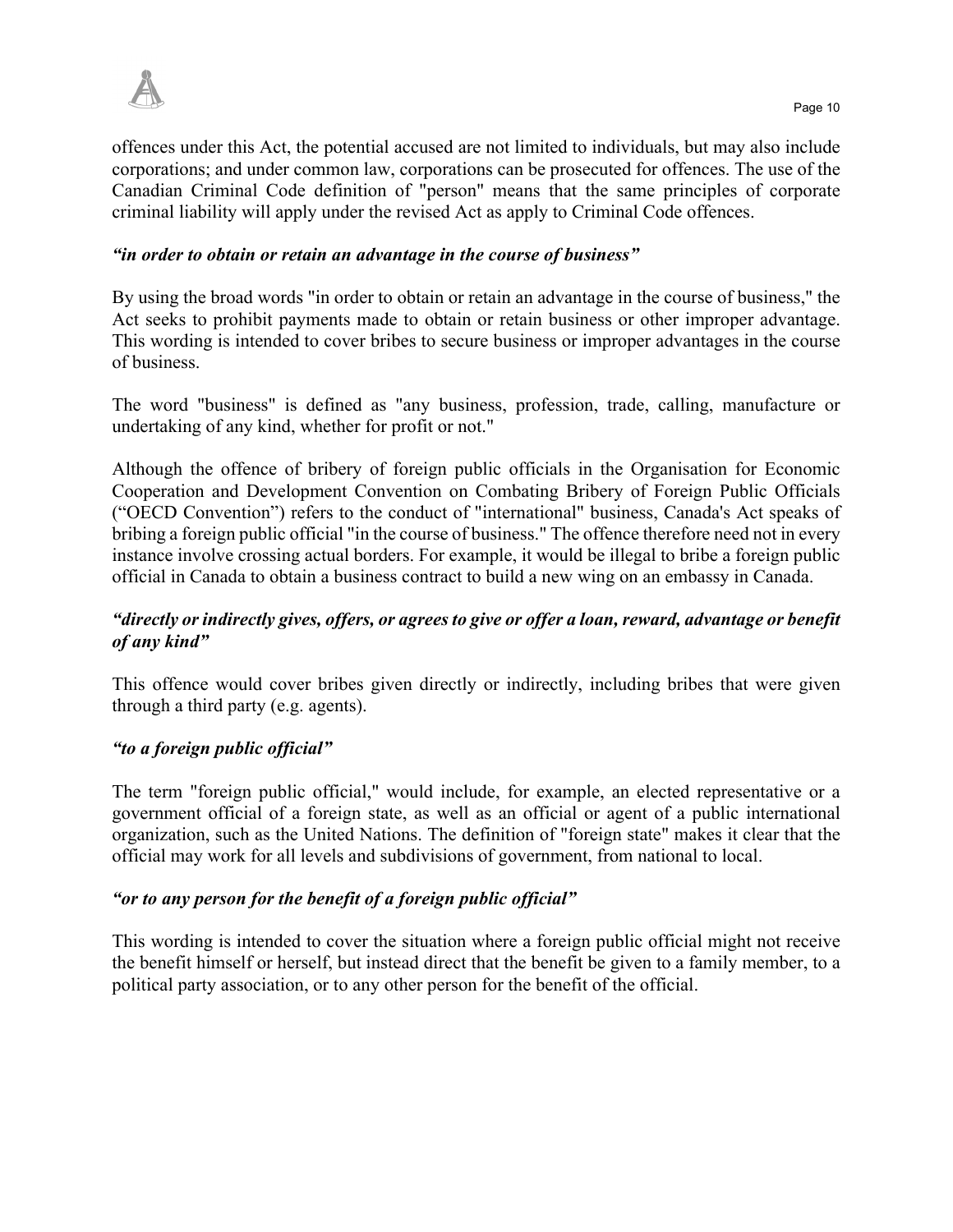

# *"as consideration for an act or omission by the official in connection with the performance of the official's duties or functions"*

These words address the OECD Convention, which requires Member States (and other States Party to the Convention) to make it a criminal offence to bribe a foreign public official "in order that the official act or refrain from acting in relation to the performance of official duties."

# *"or to induce the official to use his or her position to influence any acts or decisions of the foreign state or public international organization for which the official performs duties or functions."*

These words reflect the sense of the OECD Convention, which indicates that to act or refrain from acting in relation to the performance of official duties "includes any use of the public official's position, whether or not within the official's authorised competence."

# **Amendment**

On June 19, 2013, the CFPOA was significantly amended as follows:

- Elimination of the facilitating payment exception (effective 10/31/2017);
- Creation of a books and records offense;
- Broader definition of "business" to include non-profit and charitable organizations;
- Elimination of the territorial link to Canada to prosecute an offense;
- Increased maximum sentence to 14 years; and
- Exclusive jurisdiction given to the RCMP.

# **Penalties**

The fourteen-year maximum term of imprisonment for the offence of bribing a foreign public official ensures that this is an extraditable offence. Corporations, of course, cannot be subject to imprisonment, but they can be fined. The amount of any fine would be at the discretion of the judge, and there is no maximum. Moreover, because this is an indictable offence, no limitation period would apply.

# *(2) Foreign Corrupt Practices Act ("FCPA") (United States) (15 U.S.C. §§ 78dd-1, et seq.)*

The FCPA is divided into the anti-bribery provisions and the accounting provisions. The accounting provisions include provisions relating to books and records and internal controls.

# Anti-Bribery Provisions

The anti-bribery provisions make it illegal for U.S. issuers and companies, non-U.S. companies whose shares are traded on a U.S. exchange (also "issuers") and U.S. citizens and residents (and foreign nationals working for U.S. corporations) to corruptly make, or offer or promise to make,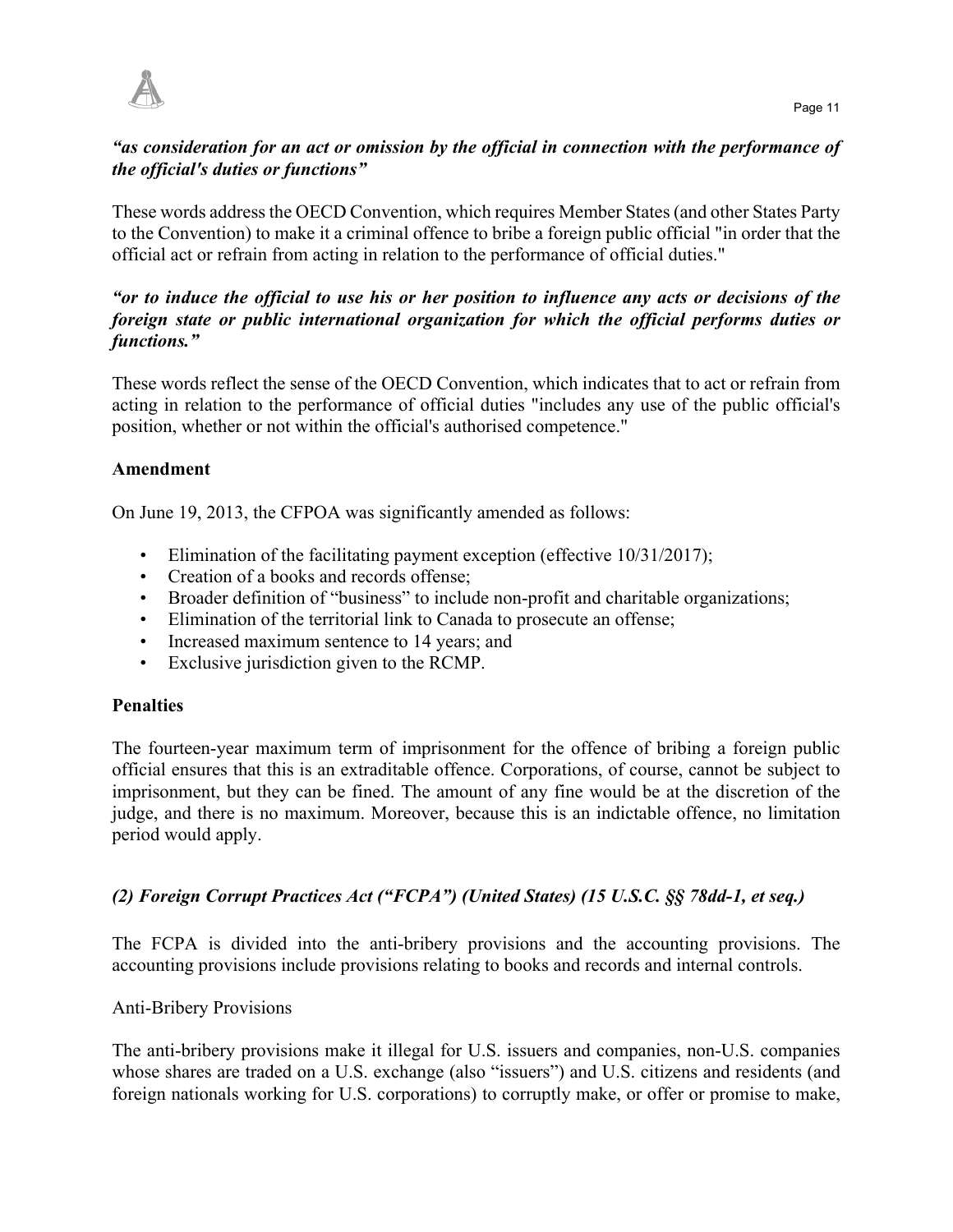payments to foreign officials or foreign political parties for the purpose of influencing such official or securing an improper advantage in order to obtain or retain business. Foreign companies, including foreign subsidiaries of U.S. companies and employees and agents of foreign subsidiaries, also are subject to this prohibition if they make a corrupt payment in the United States or perform any act in furtherance of the making of a corrupt payment within the United States, including the use of any U.S. interstate facilities (e.g., telephone, fax or e-mail). The FCPA prohibits the direct or indirect payment or gift of money or anything of value (or even the offer, promise or authorization of a payment or gift) with corrupt intent to a foreign official, foreign political party or to any intermediary knowing or having reason to know that any portion of the payment or gift will be used to bribe a foreign official or political party.

# *In the context of the FCPA, "foreign official" means:*

- any employee or officer of a foreign government (i.e., a country other than the United States of America) including any federal, regional or local department, agency, instrumentality, or enterprise owned or controlled by the foreign government and including, for example, a legislator, a municipal council member, a customs or other governmental agency inspector, a tax official, or an employee of a government-owned utility company;
- any official of a foreign political party;
- any official or employee of a public international organization, such as the World Bank, United Nations, or World Health Organization;
- any person acting in an official capacity for or on behalf of any such entity; or
- any candidate for foreign political office.

The prohibition of a payment to a foreign official applies to direct and indirect payments. Therefore, U.S. companies and persons and, in certain circumstances, foreign subsidiaries and foreign persons can face FCPA liability based on improper payments made by their agents or other business partners.

Examples of prohibited payments to foreign officials include payments:

- to influence the award of a government contract;
- to prevent a proper governmental action, such as the imposition of a tax or fine or the cancellation of an existing government contract;
- to obtain a license or other authorization from a government where the issuance involves the official's or his/her government's discretion; • to obtain confidential information about business opportunities or about the activities of competitors;
- to draft bid specifications for government projects in a way that would favor certain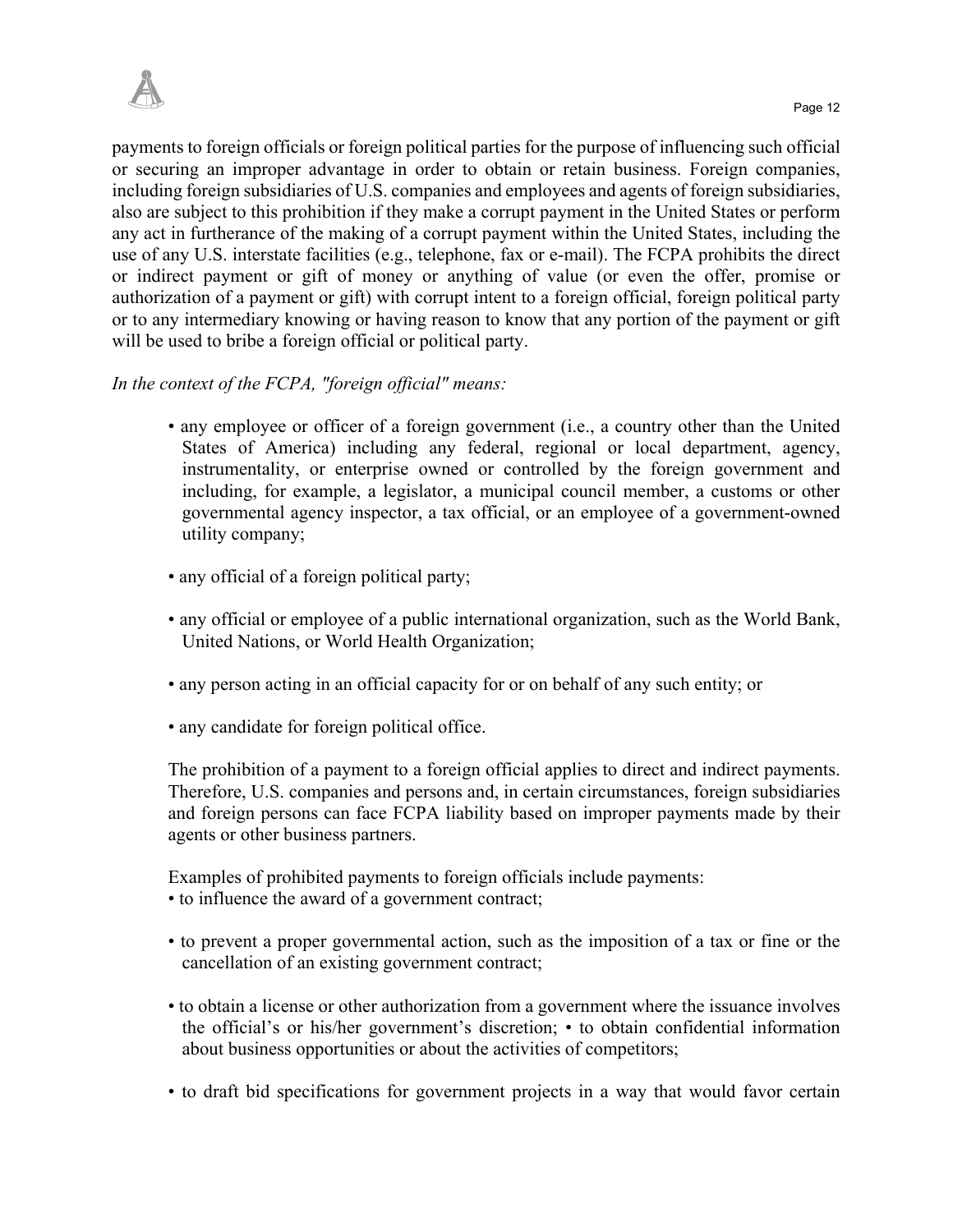bidders;

- to obtain the right to open a mine or to secure a zoning ruling;
- to influence the rate of taxes which would be levied on a company's business;
- to obtain relief from government controls;
- to resolve governmental disputes, e.g., resolution of tax deficiencies or a dispute over duties payable; or
- to affect the nature of foreign regulations or the application of regulatory provisions.

U.S. law permits certain benefits to foreign officials if the payments are related to the promotion or demonstration of products or services or to the execution or performance of an existing contract with a foreign government. Typically, promotional expenses consist of meals, lodging and travel expenses. The law also permits the payment of normal and customary expenses incurred during promotional activities, such as participation in seminars or educational programs and tours of U.S. facilities.

The giving of political contributions is a very difficult subject under both U.S. and foreign law. For example, in some foreign countries, U.S. companies and other foreign nationals may make political contributions. However, numerous countries prohibit political contributions by foreign companies or their subsidiaries. Thus, whether a foreign political contribution is permissible will depend on the specific facts of the situation and the country involved. Making donations to local charities may be permissible under the FCPA only if the charity is not inappropriately linked to a foreign official, such that the donation would directly or indirectly benefit the official.

## **Accounting Provisions**

The books and records provisions of the FCPA require publicly held companies to keep their books, records and accounts in reasonable detail to accurately and fairly reflect all transactions and disposition of assets. Thus, the FCPA prohibits the mischaracterization or omission of any transaction on a company's books. Keeping detailed, accurate descriptions of all payments and expenses is crucial for this component of the FCPA.

Likewise, the internal controls provisions of the FCPA require publicly-held companies to create and maintain a system of internal accounting controls sufficient to provide reasonable assurances that its transactions are properly carried out and recorded and that the company's assets are protected. These provisions complement the books and records provisions by attempting to ensure that a company's day-to-day compliance with the books and records requirements takes place within a broader management framework.

Accordingly, all Personnel and Consultants should follow all applicable standards, principles, laws and the Company's practices for accounting and financial reporting involving any domestic or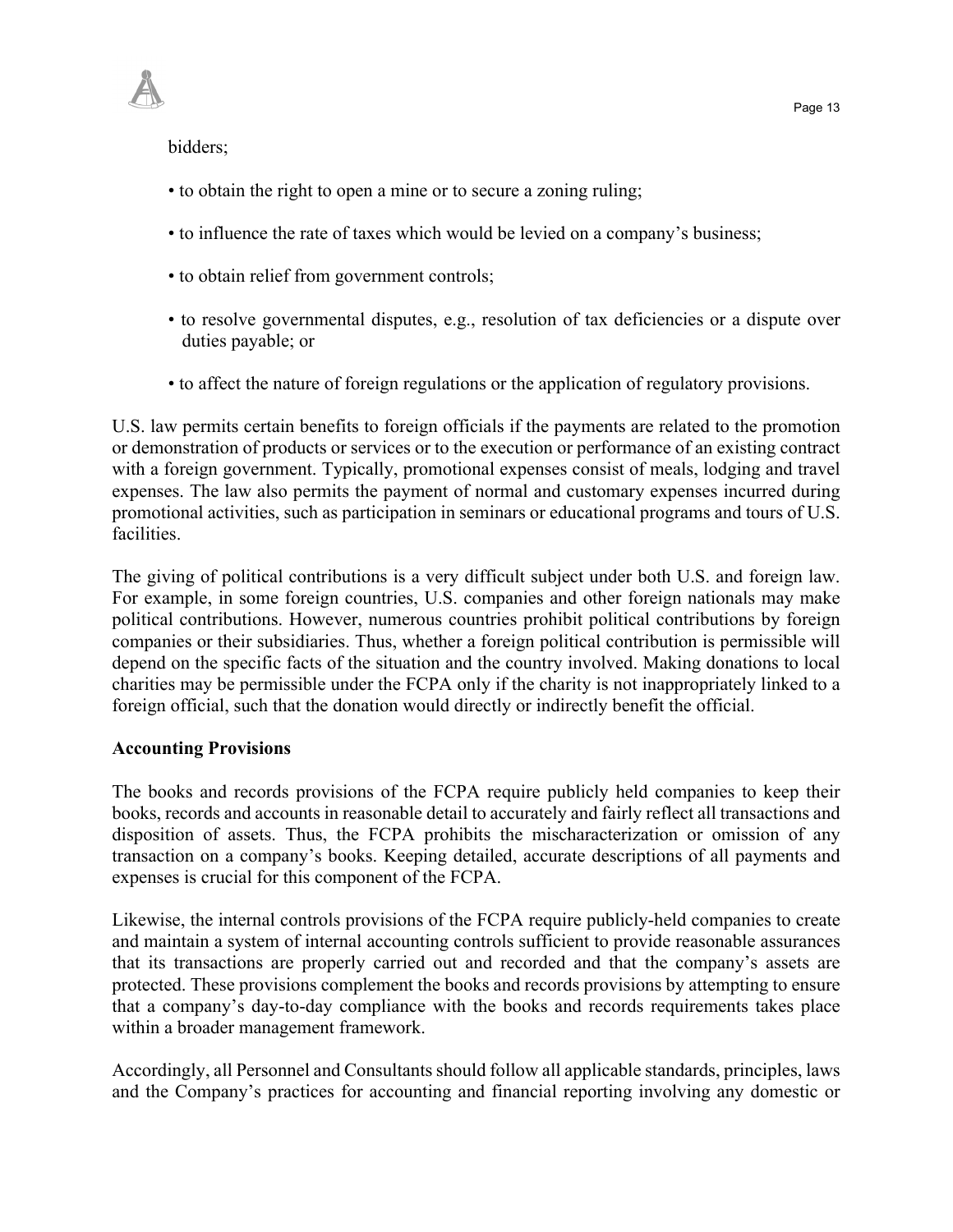

international transaction. In particular, all Personnel and Consultants should be timely and thorough when preparing all reports and records required by management. Finally, all Personnel and Consultants should not prepare or accept false records or invoices from third-party suppliers of services.

# **Penalties**

Criminal penalties under the FCPA can be severe. The Securities and Exchange Commission (the "SEC") and the Department of Justice (the "DOJ") of the United States of America share enforcement responsibility for the FCPA. The DOJ is responsible for FCPA criminal prosecutions and for civil enforcement against privately held companies. The SEC has civil jurisdiction over publicly-held companies. The penalties for each violation of the anti-bribery provisions of the FCPA include: imprisonment of individuals for up to five years; criminal fines of up to US\$250,000.00 per violation for individuals and US\$2,000,000.00 per violation for corporations; or criminal fines of as much as twice the benefit or loss resulting from the improper payment, whichever is greater, for both companies and individuals. In addition, civil fines up to US\$10,000.00 per violation of the FCPA may be imposed. Furthermore, the FCPA expressly prohibits a company from reimbursing any employee or agent against whom a fine or penalty has been imposed.

Any individual who knowingly violates the books and records or accounting provisions of the FCPA faces civil penalties up to US\$100,000.00. Corporations that knowingly violate these provisions will face civil penalties up to US\$500,000.00. Both individuals and corporations may also have to disgorge the profits earned through illegal activity. With respect to criminal penalties, individuals convicted on violating the accounting provisions face up to US\$5,000,000.00 in fines and 20 years imprisonment. Corporations face fines up to US\$25,000,000.00. Alternatively, an individual or corporation may be sentenced to pay a criminal fine of as much as twice the amount of any monetary gain or loss resulting from the violation, whichever is greater.

Numerous non-monetary consequences may also result from FCPA violations, including debarment from both U.S. government and foreign government contracts and harm to the company's reputation in the market.

# *Other Anti-Corruption Laws*

In addition to the anti-corruption laws of Canada and the U.S. detailed above, there are other laws and regulations that may be applicable in countries where the Company or its affiliates hold assets and/or operations. These other anti-corruption laws and regulations may also prohibit and penalize corrupt acts within the relevant country (domestic acts of corruption), and in some cases (such as Chile) abroad (foreign acts of corruption). Therefore, the same act involving a "foreign" public official that is penalized by the CFPOA or the FCPA may also be penalized under one or more of the local laws of such official's country. As a result, in light of the fact that one or more anticorruption laws may apply in a given situation and due to the complexities of each of these laws, the Company's Contact should be consulted to assist in the analysis of any given situation.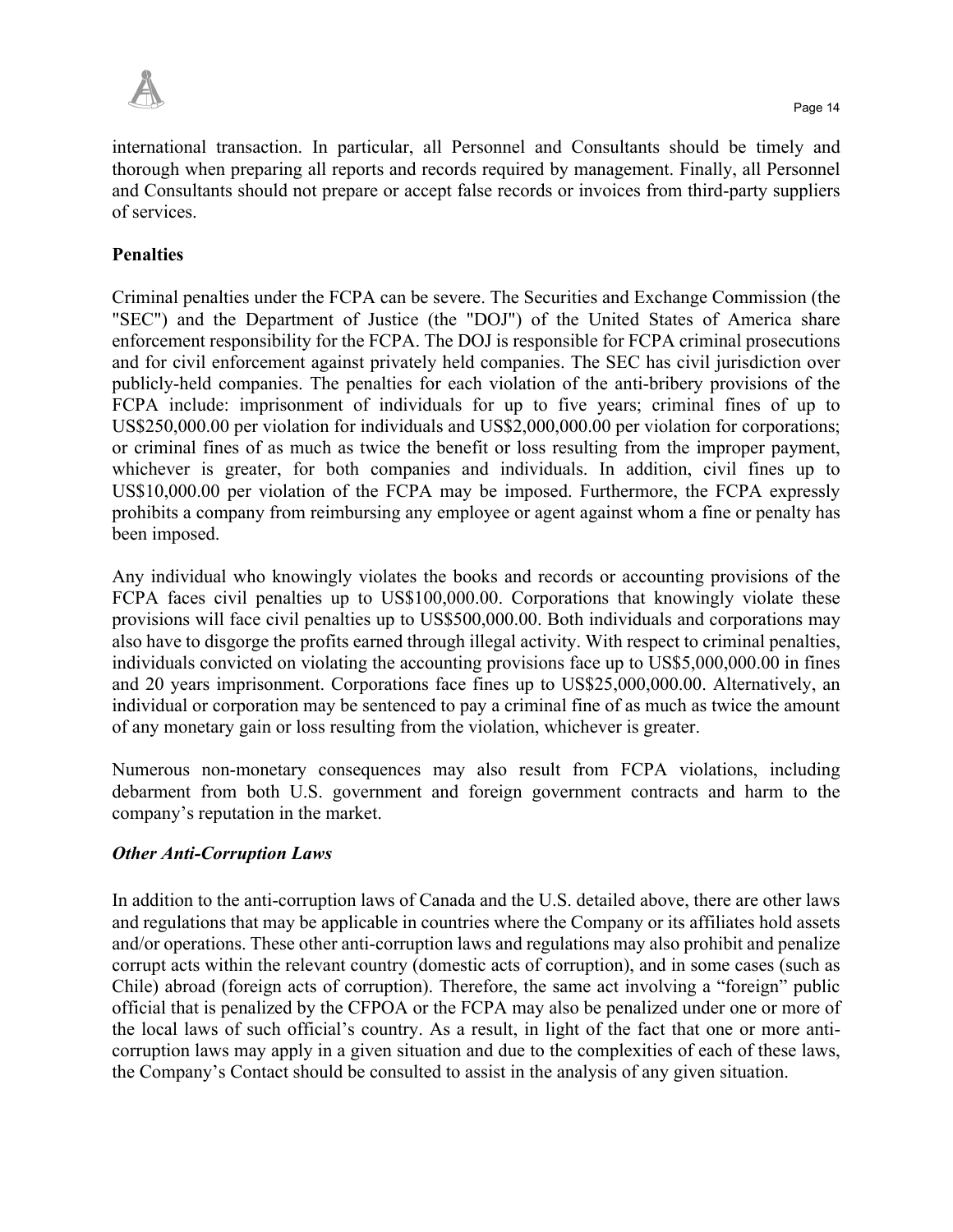

#### **Gift/Entertainment Guidelines**

Under the Company's Anti-Bribery and Anti-Corruption Policy, which refers to Anti-Corruption laws, it is not illegal for a company to provide gifts and entertainment to government officials so long as (i) the provision of such gifts or entertainment is not made corruptly to assist the Company in obtaining or retaining business, and (ii) the provision of such gifts or entertainment is not prohibited by the applicable country or local laws. In order to ease the administrative burden of the Company's Contact clearing each and every instance where a gift or entertainment is provided to a government official under the above guidelines, the Company has developed the following gift/entertainment guidelines.

| If the gift or entertainment has a value less than No reporting or pre-clearance is needed<br>C\$100                                                                                                                                                                     |                                                                                                                                                                |
|--------------------------------------------------------------------------------------------------------------------------------------------------------------------------------------------------------------------------------------------------------------------------|----------------------------------------------------------------------------------------------------------------------------------------------------------------|
| If the gift or entertainment has a value greater<br>than C\$100 and less than C\$200                                                                                                                                                                                     | No pre-clearance is needed, but you need to<br>report the details of the gift or entertainment to<br>the Company's Contact within thirty days of<br>the event. |
| <b>OR</b>                                                                                                                                                                                                                                                                |                                                                                                                                                                |
| The entertainment, regardless of value,<br>consists of participation in a public industry,<br>charitable, or community event in which the<br>Company is participating as a participant, host,<br>or sponsor, and a government official attends<br>as the Company's guest |                                                                                                                                                                |
| If the gift or entertainment has a value greater<br>than C\$200 and does not fall within any of the<br>exemptions listed above.                                                                                                                                          | You must contact the Company's Contact for<br>approval before providing a gift<br><b>or</b><br>entertainment.                                                  |

#### **Notes**:

1. Regardless of the reporting requirement, if you entertain or provide a gift to a foreign official, you must accurate record the expense in the Company's records.

2. Value is determined on a per-person basis.

3. Reporting will be by e-mail to the Company's Contact at the email address noted below.

#### **Contacts**

Any questions regarding this Policy or the appropriateness of any activity in relation to this Policy should be directed to Aurora Davidson, Chief Executive Officer of Amerigo, at (604) 697-6207 or ad@amerigoresources.com, or if applicable, her successor.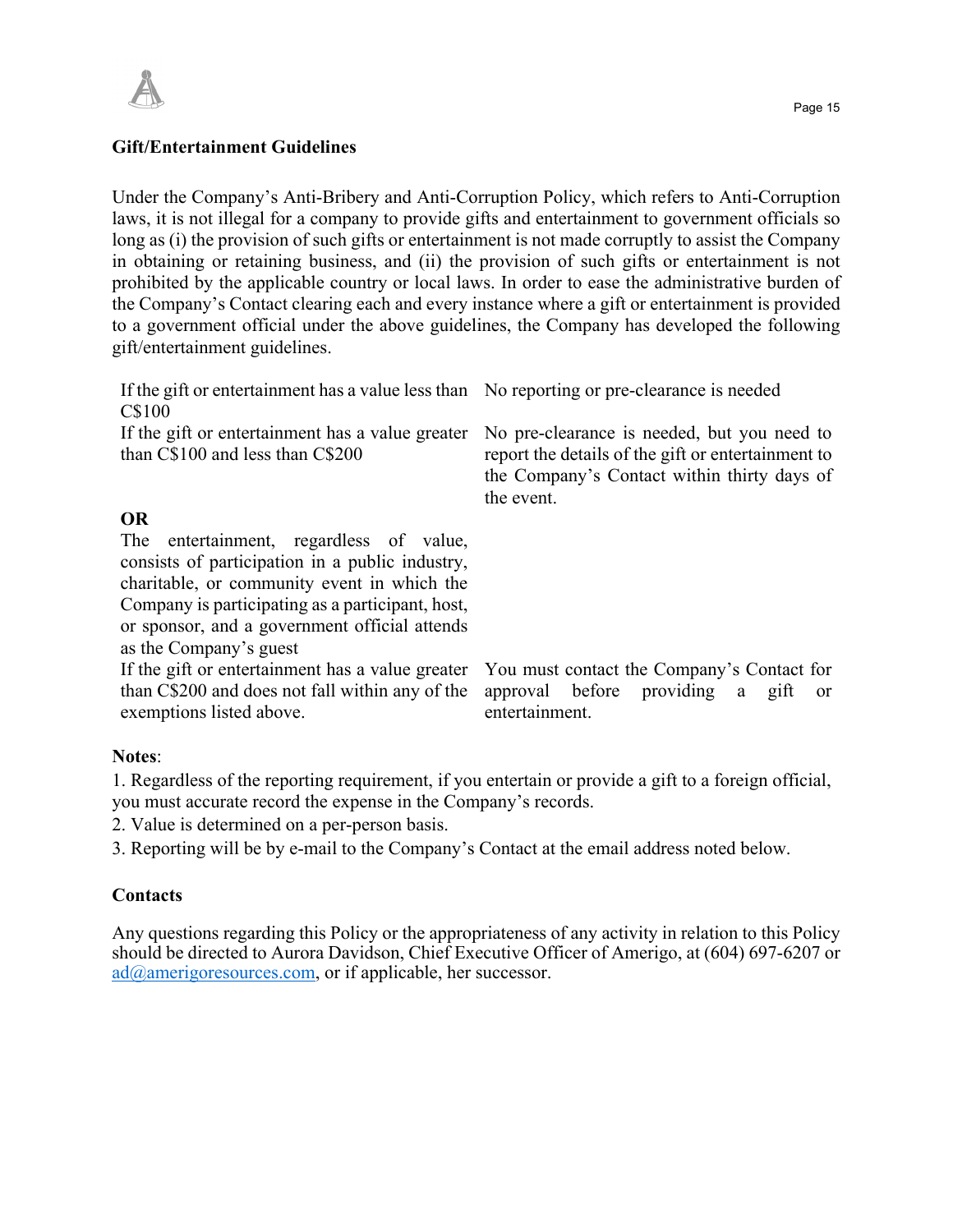# **Schedule "A" - Definitions**

**"Consultant"** means any individual, firm or entity acting for or on behalf of Amerigo, including but not limited to agents, consultants, representatives, advisors, intermediaries, distributors, brokers or other service providers who are hired or otherwise retained by Amerigo to provide services that directly relate to business that may involve, either directly or indirectly, a State, Public Agency, Public Enterprise, Public International Organization or who has or is likely to have contact with a Public Official.

**"Books and Records"** include information recorded on a tangible medium and retained as evidence of an organization's activities, events, finances, or transactions, for legal, regulatory, business, strategic, historical, or posterity reasons. For greater particularity, all accounting records, in whatever form, are included.

**"Entertainment"** includes, but is not limited to, receptions and tickets to, or participation in business, leisure, social, cultural or sporting events where the attendance serves a customary business purpose. Entertainment is given with the intent of initiating or developing a business relationship and, unless otherwise stated in this Policy, requires the person offering the Entertainment to be in attendance.

**"Facilitation Payments"** are payments made to lower-level public or private sector employees to secure or encourage the performance of a routine act which is within the normal powers of that employee and to which the payer is already entitled. Such payments are of low value, and are intended to be of personal benefit to the payee.

**"Family Member"** means

- (a) a spouse; domestic partner, spousal equivalent, or dependent (whether or not related), child (including adopted child), parent, sibling, grand-parent, grandchild, step brother-sister, step-parent, aunt, uncle, niece, nephew, guardian or an individual who stands or stood in the place of a parent to a person when the person was a child, foster-child, or ward;
- (b) any spouse, parent, sibling, or child of any of the above; and
- (c) any individual who is related by blood or affinity or whose close association with the person is the equivalent of a family relationship.

**"Gift"** means anything of value transferred to another without compensation, including monetary and non-monetary items. Gifts are given as a mark of friendship or appreciation or to promote or advertise the Company's business and include, but are not limited to, food and other consumable items, flowers, prizes, gift certificates or gift cards that are redeemable for products or services but have no cash value, discounts, promotional items, the use of a giver's time, premises, materials or equipment.

**"Knowledge"** includes deliberately ignoring circumstances that reasonably suggest that the advantage is for the direct or indirect benefit of a Public Official. Such benefits may take many forms including, but not limited to, cash, gifts, entertainment, reimbursement of expenses, meals, hospitality, travel, political or charitable donations, in-kind contributions, loans, rewards, investment opportunities, subcontracts and business commissions or incentives.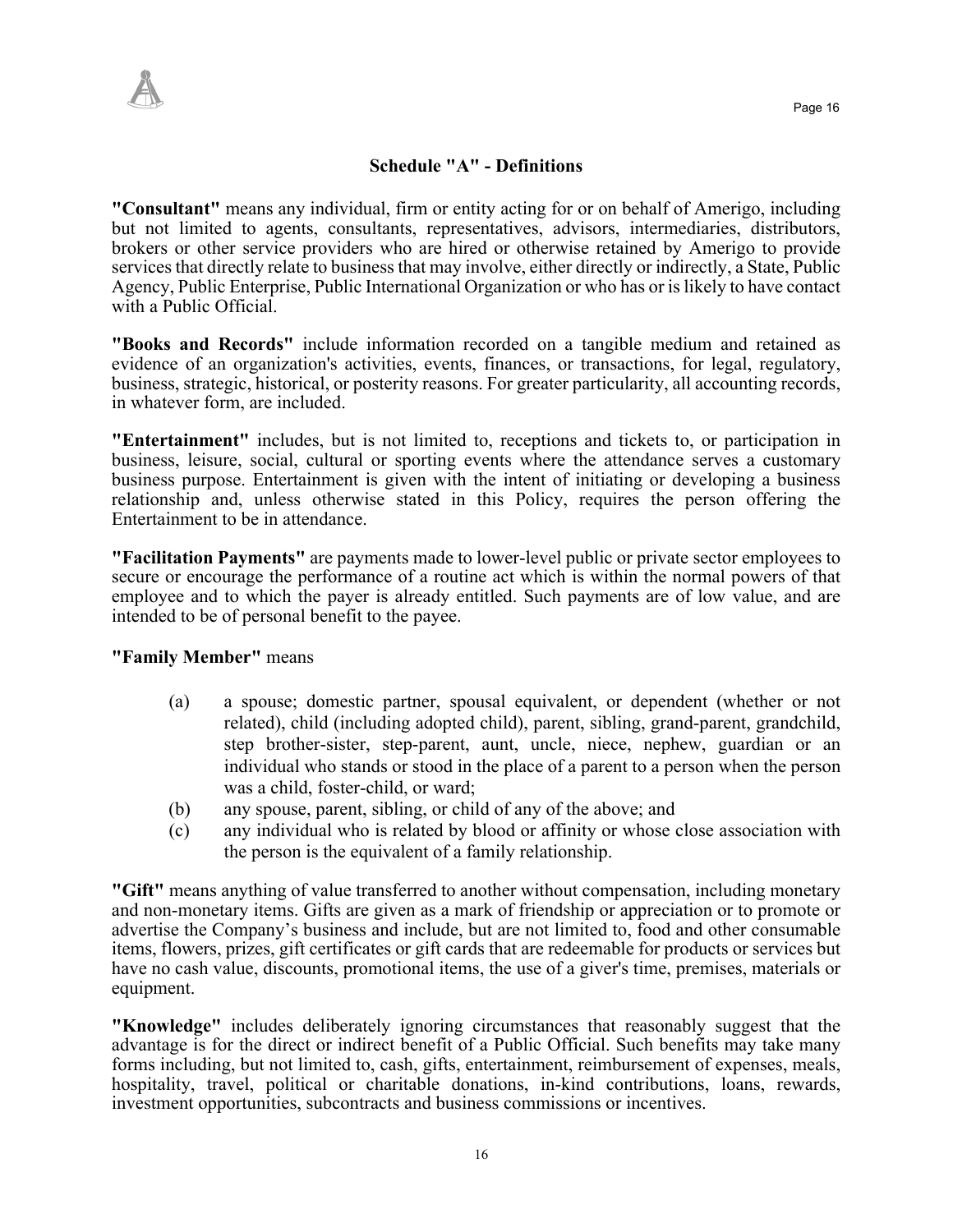

**"Personnel"** means all Amerigo directors, officers and employees (permanent, part-time, students, temporary and casual).

**"Public Agency"** means any authority or body established under public law or otherwise, to perform a duty or function on behalf of a State or is performing public duties or functions including, but not limited to a board or a commission.

**"Public Enterprise"** means any enterprise, regardless of its legal form, over which a State, or States, may, directly or indirectly, exercise a dominant influence including, but not limited to a national agriculture and commodity company.

**"Public International Organization"** means any public international organization, including international financial institutions such as the World Bank Group, the International Bank for Reconstruction & Development, the European Bank for Reconstruction & Development, and the Asian Development Bank.

**"Public Official"** means any person holding a legislative, administrative, executive or judicial office of a State; any person performing public functions for a State, a Public Agency or a Public Enterprise; any official or agent of a Public International Organization; any representative or employee of a company or other business entity in which a State or governmental body has an ownership interest.

**"State"** means any country and includes

- (a) any political sub-division of that country;
- (b) the government, and any department, or branch, of that country or of a political subdivision of that country; or
- (c) any agency of that country or of a political sub-division of that country.